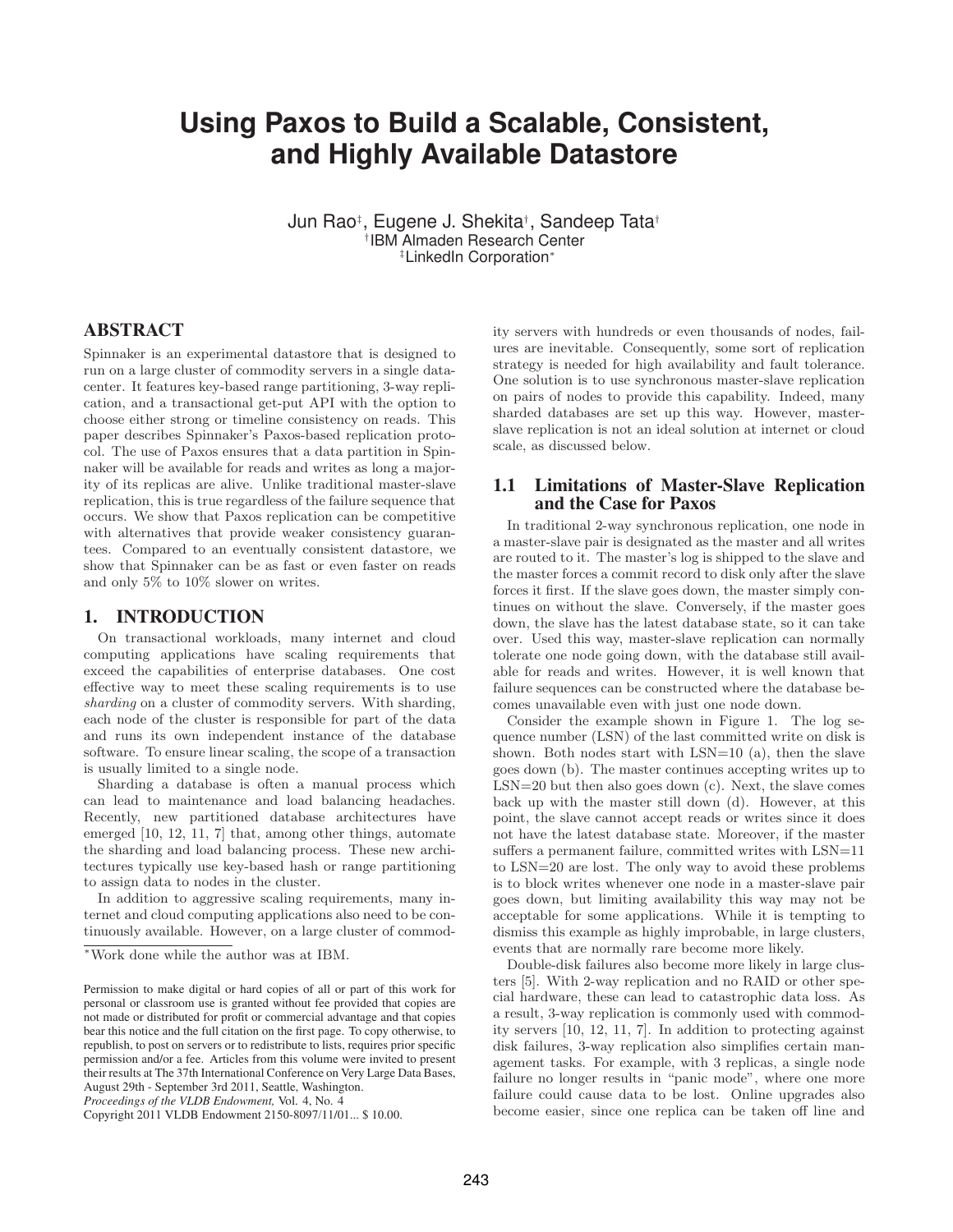

Figure 1: Example in master-slave replication where the database becomes unavailable for reads and writes with just one node down.

upgraded, while the other 2 replicas are kept online [7].

Unfortunately, with 3 replicas, more complicated failure sequences than the one shown in Figure 1 become possible. Maintaining consistency among replicas in the face of arbitrary failures has been studied in the distributed systems community for almost three decades [23]. Naive solutions often work for simple cases but have not been shown to be correct in general. The Paxos family of protocols [19, 20] is widely considered to be the only proven solution when there are 3 or more replicas. Paxos solves the general problem of reaching consensus on the state of  $2F + 1$  replicas while tolerating up to  $F$  failures. However, Paxos has not been used for database replication because it is generally perceived as too complex and slow.

## **1.2 Strong vs. Eventual Consistency**

In distributed systems, the consistency model describes how different replicas are kept in sync. Strong consistency guarantees that all replicas appear identical to applications. Although strong consistency is clearly a desirable property for building applications, it is impossible to achieve without sacrificing either availability or tolerance to network partitions. This was first observed by Brewer in his well-known CAP Theorem [6], which states that among Consistency, Availability, and Partition tolerance, only two out of three are possible.

Systems like Dynamo [12] use eventual consistency to provide high availability and partition tolerance for cross-datacenter replication. In CAP terminology, Dynamo is an example of an AP system. With eventual consistency, failures, network partitions, or conflicting writes can cause replicas to diverge, and applications may see multiple versions of the same data item. As a result, applications must be prepared to do conflict detection and resolution themselves. The familiar isolation guarantees of ACID transactions are not supported.

While a small class of applications with extreme availability requirements may be able to tolerate the nuances of eventual consistency, we would argue that most applications will desire stronger consistency guarantees and some support for transactions. Stonebraker has convincingly argued [2] that within a single datacenter where network partitions are rare, opting for strong consistency and availability is a better design choice, that is, picking CA in CAP.

#### **1.3 Spinnaker**

This paper describes a solution to the consistent replication problem in the context of Spinnaker, which is an experimental datastore that is designed to run on a large cluster of commodity servers in a single datacenter. We use the term "datastore" to distinguish Spinnaker from a full fledged relational database. Spinnaker features key-based range partitioning, 3-way replication, and a transactional get-put API with the option to choose either strong or timeline consistency [11] on reads. Timeline consistency allows potentially stale data to be returned in exchange for better performance.

For replication, Spinnaker uses a Paxos-based protocol that is integrated with its commit log and recovery processing. The use of Paxos ensures that a data partition will be available for reads and writes as long as a majority of the nodes containing its replicas are alive. In CAP terminology, Spinnaker is an example of a CA system. It is designed for a single datacenter and assumes that a different replication strategy is used for cross-datacenter fault tolerance (presumably an asynchronous one).

The remainder of this paper presents an overview of Spinnaker's data model, API, and architecture, followed by a detailed description and evaluation of its replication protocol. The main contributions of the paper are as follows: We show how Paxos replication can be integrated with the logging and recovery of a scalable datastore. We show that a Paxos implementation can be simpler than previously assumed through careful design choices and the use of a distributed coordination service. We also show that the performance of Paxos replication can be competitive with other alternatives that provide weaker consistency guarantees. Compared to an eventually consistent datastore, we show that Spinnaker can be as fast or even faster on reads and only 5% to 10% slower on writes. Finally, we show that Spinnaker's design leads to a highly available system, with node recovery taking less than half a second.

# **2. RELATED WORK**

#### **2.1 Two-Phase Commit**

Two-phase commit (2PC) has been suggested as a way to maintain consistent replicas [26]. However, 2PC treats each participant as an independent resource manager with its own database (versus just a replica). Consequently, for replication, 2PC is overkill and suffers from several disadvantages. First, the failure of a single node will lead to an abort. This is unacceptable when the aim is to keep the system available in the presence of node failures. Second, invoking 2PC for every transaction will lead to poor performance, since a typical implementation of 2PC requires 2 disk forces and 2 message delays. Finally, 2PC blocks when the coordinator fails. Non-blocking three-phase commit protocols [25] have been proposed but are seldom used in practice because of their poor performance.

#### **2.2 Database Replication**

There is a substantial body of work on database replication. In contrast to Spinnaker, work in this area has focused on replication in the context of a single unpartitioned database. Postgres-R [18] was one of the earlier systems to be described. It uses a group communication system (GCS) to order and replicate transactions using reliable multicast. While a GCS can be built to use a consensus protocol like Paxos, such an approach is not likely to perform as well as the one taken in Spinnaker, where the replication protocol is tightly integrated with the commit log and recovery processing. The designers of Tashkent [14] made a similar observation and suggested co-locating transaction ordering and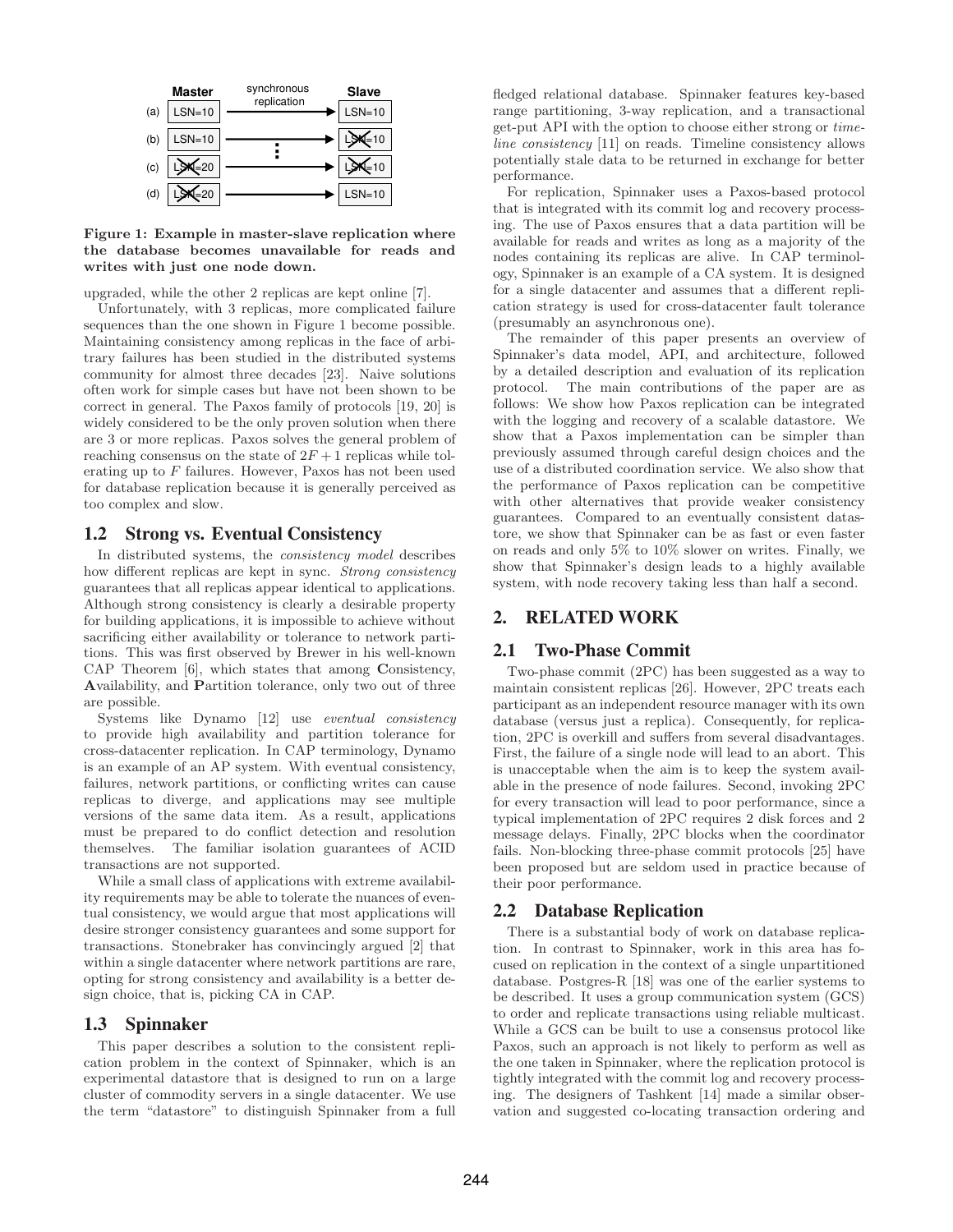logging to improve performance. Their solution requires a "certifier" to coordinate replication. However, they did not specify how the certifier itself could be replicated and made fault tolerant.

Cecchet et al. [8] provides a good overview of middlewarebased solutions for replication. Ganymed [24] is an example of a middleware solution that uses a single master and FIFO queues to replicate data. While the middleware solutions that have been described in the literature are able to recover from simple failure scenarios, it is unclear they can handle some of the more complicated failure scenarios that Paxos was designed to handle.

## **2.3 Dynamo, Bigtable, and PNUTS**

Amazon's Dynamo [12], which was mentioned earlier, is a scalable key-value store that uses eventual consistency to provide high availability and partition tolerance. Conflicts caused by eventual consistency are resolved using vector clocks. To try and keep replicas in sync, background "antientropy" measures like "read-repair" and "merkle trees" are used. Spinnaker's architecture is arguably simpler than Dynamo's because there is no need for conflict resolution and only one mechanism, namely Paxos, is used to keep replicas in sync.

Google's Bigtable [10] is a scalable datastore that provides strong consistency and support for single-operation transactions. In contrast to Spinnaker, each Bigtable node relies on a distributed file system (GFS) [15] for storing its data and log, as well as for replication. Relying on GFS simplifies Bigtable, but has several drawbacks for transactional workloads. For example, forcing a log page to disk incurs a fair bit of overhead, requiring communication with a centralized GFS master and remote copies of the page to be forced and acknowledged. There is also no notion of a hot standby. When a Bigtable node goes down, all the data on that node becomes unavailable until the node is restarted and its log in GFS is replayed. In a recent interview, Google engineers conceded that GFS is a poor fit for transactional workloads and are reported to be working on an alternative design [22].

Yahoo's PNUTS [11] is scalable datastore that supports timeline consistency and single-operation transactions. In contrast to Spinnaker, PNUTS is more focused on the problem of cross-datacenter replication. PNUTS relies on a centralized pub-sub service called the Yahoo Message Broker (YMB) for replication. YMB is critical to the performance of PNUTS, but unfortunately the details of YMB have not been made public.

## **2.4 Other Systems**

Microsoft's SQL Azure, which provides a cloud SQL service, was described in [7]. Although the details of SQL Azure's replication strategy have not been described, we speculate that the techniques used in Spinnaker could be applied to it as well. FAWN [4] is a scalable key-value store with more of a focus on low-power servers. Finally, the conditional put call in Spinnaker, which is discussed in Section 3, is very similar to the notion of a minitransaction in Sinfonia [3].

#### **3. DATA MODEL AND API**

Spinnaker's data model and API are similar to those in Bigtable and PNUTS. Data is organized into rows and tables, with each row in a table uniquely identified by its key.

A row may contain any number of columns with corresponding values and version numbers. Column names and values are opaque bytes to Spinnaker. The basic API is as follows:

#### get(key, colname, consistent)

Read a column value and its version number from a row. The setting of the 'consistent' flag is used to choose the consistency level. Setting it to 'true' chooses strong consistency, and the latest value is always returned. Setting it to 'false' chooses timeline consistency, and a possibly stale value is returned in exchange for better performance.

#### put(key, colname, colvalue)

Insert a column value into a row.

#### delete(key, colname)

Delete a column from a row.

#### conditionalPut(key, colname, value, v)

Insert a new column value into a row only if the column's current version number is equal to 'v'. Otherwise, an error is returned.

#### conditionalDelete(key, colname, v)

Like conditional put but for delete.

Version numbers are monotonically increasing integers that are managed by Spinnaker and exposed through its get API. These are used in conditional put and delete to provide a simple form of optimistic concurrency control for read-modify-write transactions on a row. For example, to transactionally increment a counter c, an application would use:

 $c = get(key, "c", consistent=true);$ ret = conditionalPut(key, "c", c.value + 1, c.version);

In this example, the application is assumed to have logic in place to retry the increment if an error is returned.

Note that each API call is executed as a single-operation transaction. Although it has not been shown, Spinnaker also provides multi-column versions of its API. For example, the multi-column version of conditional put allows multiple columns of the same row to be conditionally put with one API call.

For ease of explanation, the remainder of this paper will denote any API call that does not modify data as a read and any API call that modifies data as a write.

## **4. ARCHITECTURE**

This section presents a brief overview of Spinnaker's architecture. Space limitations prevent a detailed discussion of issues such as logical to physical node assignment, adding and dropping nodes, load balancing, and so on. The goal here is to provide just enough background to understand Spinnaker's replication protocol, which is the main focus of this paper.

Like Bigtable and PNUTS, Spinnaker distributes the rows of a table across its cluster using range partitioning. Figure 2 shows an example of a Spinnaker cluster with 5 nodes. Each node is assigned a base key range, which is replicated on the next  $N-1$  nodes  $(N = 3$  by default). For example, in Figure 2, node A's base key range is [0, 199], which is replicated on nodes B and C. This style of replication is similar to chained declustering [16]. We will always assume the default replication setting of  $N = 3$  in this paper.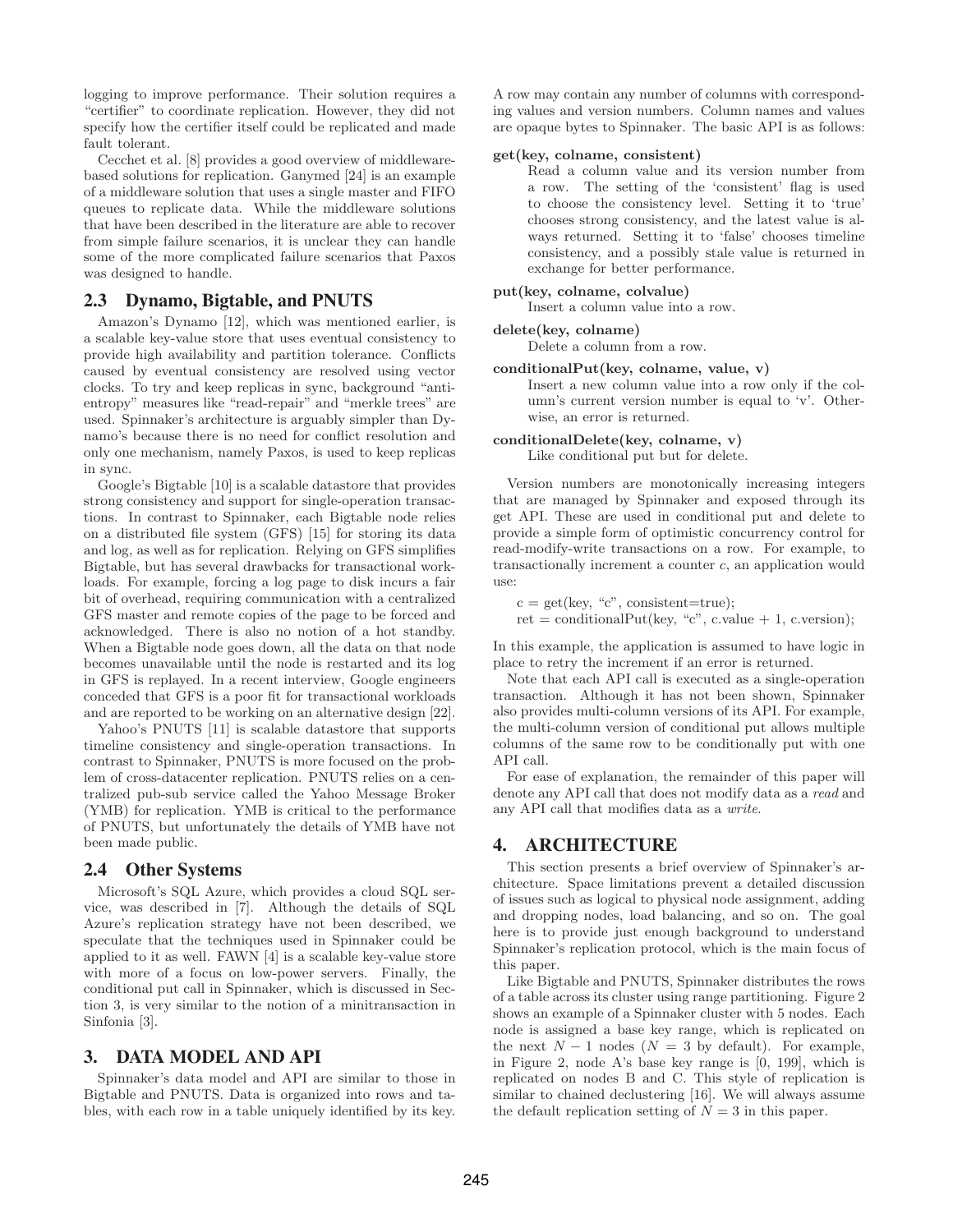| Zookeeper |                       |                                                        |                          |  |                                                       |  |            |  |            |  |  |
|-----------|-----------------------|--------------------------------------------------------|--------------------------|--|-------------------------------------------------------|--|------------|--|------------|--|--|
|           | Node A                |                                                        | Node B                   |  | Node C                                                |  | Node D     |  | Node E     |  |  |
|           | key ranges            |                                                        | key ranges               |  | key ranges                                            |  | key ranges |  | key ranges |  |  |
|           | [0, 199]<br>[800,899] | أحببها والمستأذان                                      | $[200, 399]$<br>[0, 199] |  | $[200,399]$ $\cdots$ $[200,399]$ $\cdots$ $[200,399]$ |  |            |  |            |  |  |
|           | [600,799]             | $\mathbb{R}^n$ , where $\mathbb{R}^n$ , $\mathbb{R}^n$ | [800, 0]                 |  |                                                       |  |            |  |            |  |  |

Figure 2: Example of a Spinnaker cluster.

Each group of nodes involved in replicating a key range is denoted as a cohort. Note that cohorts overlap. For example, in Figure 2, nodes A-B-C form the cohort for key range [0, 199], nodes B-C-D form the cohort for key range [200, 399], and so on.

#### **4.1 Node Architecture**

Each node in Spinnaker contains several components, as shown in Figure 3. All the components are thread safe, allowing multiple threads to support each of the 3 key ranges on a node. A shared write-ahead log allows a dedicated logging device to be used for performance. Each log record is uniquely identified by an LSN. In order to share the same log, each cohort on a node uses its own logical LSNs. The commit queue is a main-memory data structure that is used to track pending writes. Writes are committed only after receiving a sufficient number of acks from a cohort. In the meantime, they are stored in the commit queue.

| Logging and<br>Local Recovery | <b>Commit Queue</b>                   | Memtables<br>and SSTables |  |  |  |
|-------------------------------|---------------------------------------|---------------------------|--|--|--|
| Replication and               | Failure Detection,                    |                           |  |  |  |
| <b>Remote Recovery</b>        | Group Membership, and Leader Election |                           |  |  |  |

Figure 3: The main components of a node.

Committed writes are placed in a memtable, which is periodically sorted and flushed to an immutable disk structure called an SSTable. SSTables are indexed by key and column name for efficient access. In the background, smaller SSTables are merged into a larger ones to garbage collect deleted rows and improve read performance. Spinnaker's SSTables are based on the design used in Bigtable. Further details are beyond the scope of this paper and the reader is referred to [10].

#### **4.2 Zookeeper**

Zookeeper [17] is used as a fault tolerant, distributed coordination service in Spinnaker. By providing a centralized place to store meta-data and manage events like node failures, Zookeeper greatly simplifies Spinnaker's design. The combination of primitives supported by Zookeeper make it fairly easy to implement distributed locks, barriers, group membership, and so on.

More will be said about Zookeeper later. It is important to note that Zookeeper is not in the critical path of reads and writes in Spinnaker. Normally, the only messages exchanged between a Spinnaker node and Zookeeper are heartbeats. As a result, we expect a single Zookeeper service to support a Spinnaker cluster with thousands of nodes.

## **5. THE REPLICATION PROTOCOL**

This section describes Spinnaker's replication protocol, which runs on a per-cohort basis. Some familiarity with



Figure 4: The replication protocol.

Paxos is helpful to understand this section. See Appendix A for a brief overview of Paxos and a discussion of how Spinnaker's Paxos implementation differs from a traditional one.

Each cohort has an elected leader, with the other 2 nodes acting as followers. The replication protocol has two phases: a leader election phase, followed by a quorum phase where the leader proposes a write and the followers accept it. The leader election phase is described in Section 7. In the absence of failures, the leader does not change, and only the quorum phase needs to be executed.

Figure 4 shows the flow of Spinnaker's replication protocol in steady state. When a client submits a write  $W$ , it always gets routed to the leader of the affected key range. The leader appends a log record for  $W$  to its log and then initiates a log force to disk. In parallel with the log force, the leader appends W to its commit queue and sends a propose message for  $W$  to its followers.

When the followers receive the propose message, they force a log record for  $W$  to disk, append  $W$  to their commit queue, and reply with an ack to the leader. After the leader gets an ack from at least one follower, it applies  $W$  to its memtable, effectively committing  $W$ . Finally, the leader returns a response to the client. Note that, unlike traditional write-ahead logging, there is no separate commit record for W that needs to be logged. This is because  $W$  is performed as a single-operation transaction. The quorum-based recovery procedure, which is described in the next section, ensures the durability of W through re-proposals.

Periodically, the leader sends an asynchronous commit message to the followers asking them to apply all pending writes up to a certain LSN to their memtable, effectively committing those writes. For recovery, the leader and followers also save this LSN, which is referred to as the *last* committed LSN, using a non-forced log write.

Note that strongly consistent reads are always routed to the cohort's leader, so they are guaranteed to see the latest value for W. However, timeline consistent reads can be routed to any node in the cohort, so they may see a stale value for W until its commit message is processed. The interval for commit messages is called the commit period.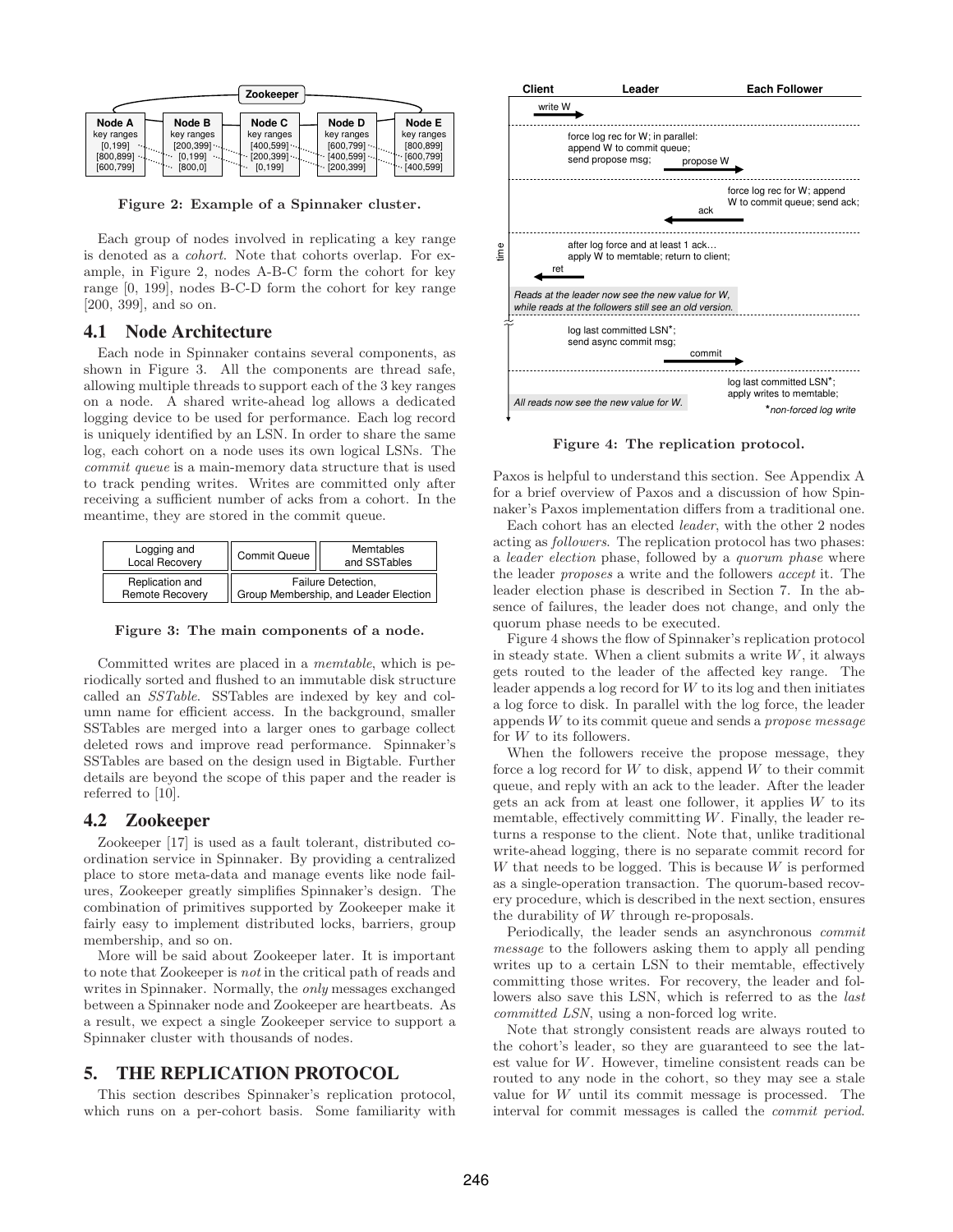The staleness of followers can be reduced by decreasing the commit period.

In total, 3 log forces and 4 messages are needed to commit a write. However, many of these operations are overlapped. Although it has not been discussed, group commit [13] is also used to improve logging performance. In terms of latency, the critical path is the time for a follower to get the propose message, force its log, and send an ack to the leader, i.e., 1 log force and 2 message delays.

#### **5.1 Conditional Put**

Replication, logging, and recovery for conditional put are the same as with the regular put call. The only difference is that, before executing a conditional put, the cohort's leader checks to see if the current version of the column being written matches the version specified in the call. If so, the write is executed. Otherwise, no data is written and an error code is returned to the client. Note that a conditional put is guaranteed to have the same outcome on each node of the cohort because writes are executed in LSN order within a cohort.

## **6. RECOVERY**

This section describes how a cohort's leader and followers are recovered after a node failure. To simplify the discussion, these are described from the perspective of a single cohort. In practice, the 3 cohorts that a node belongs to are actually recovered in parallel with a shared scan of the node's log.

#### **6.1 Follower Recovery**

The recovery of a follower proceeds in two phases: local recovery and catch up. Let f.cmt and f.lst denote the follower's last committed LSN and the last LSN in its log, respectively, where  $f. cmt \leq f. lst$ . In the local recovery phase, the follower can safely re-apply log records from its most recent checkpoint thru  $f.$ cmt to recover the state of its memtable, and this is done in an idempotent way. However, the state of writes after  $f.$ *cmt* are ambiguous – they may or may not have been committed by the cohort's leader. The state of these log records is resolved during the catch up phase. If the follower has lost all its data because of a disk failure, then it moves directly to the catch up phase.

In the catch up phase, the follower advertises  $f.$ cmt to the leader. The leader responds by sending all committed writes after  $f.$ cmt to the follower. At the end of the catch up phase, the leader momentarily blocks new writes to ensure that that the follower is fully caught up.

In practice, the oldest part of a node's log is rolled over when its writes have been captured to an SSTable. As a result, the leader may no longer have access to some of the log records it needs in the catch up phase. To work around this, each SSTable is tagged with the min and max LSN of the writes that it contains. When a catch up request cannot be served from the leader's log, the appropriate SSTable is located and sent to the follower.

#### *6.1.1 Logical Truncation of the Follower's Log*

As mentioned, the state of writes after f.cmt are ambiguous and may not have been committed. It is possible that the leader went down, a new leader was elected, and the new leader discarded some of the log records after f.cmt. These discarded log records need to be removed from the follower's log to ensure that they are never re-applied by future invocations of local recovery. At first glance, it might seem like



Figure 5: Logical log truncation.

the follower's log could just be truncated to  $f$ . *cmt* to solve this problem. However, this is not possible because the follower's log is shared by multiple key ranges (i.e., different cohorts), and some of the log records following f.cmt may be needed to recover another cohort.

The solution to this problem is logical truncation of the follower's log. The LSNs of log records belonging to the follower between f.cmt and f.lst are remembered in a skipped-LSN list, which is saved to to a known location on disk. Future invocations of local recovery will check the skipped-LSN list before processing log records. Since this list is expected to be small, it is loaded into memory before recovery. Skipped-LSN lists are managed and garbage-collected along with log files.

Figure 5 shows the parts of the follower's log that are involved in local recovery, the catch up phase, and logical truncation. For a more detailed example, see Appendix B.

#### **6.2 Leader Takeover**

A cohort's key range becomes unavailable for writes when its leader fails. When the leader fails, a new leader is elected and leader takeover occurs. The new leader is chosen in a way that ensures its log will contain every write committed by the old leader. More will be said about this in Section 7. Note that if the old leader subsequently comes back up, it will rejoin the cohort as a follower and run the follower recovery procedure just described.

When the old leader failed, it may have had some writes that it committed but were still in the pending state at the followers because a commit message for them had not been sent yet. The new leader finishes committing these "unresolved" writes using the algorithm in Figure 6.

 $\frac{1}{\sqrt{2}}$  , and the contract of the contract of the contract of the contract of the contract of the contract of the contract of the contract of the contract of the contract of the contract of the contract of the contra

- 1. let  $l. cmt =$  the leader's last committed LSN;
- 2. let  $l.lst =$  the leader's last LSN;
- 3. for (each follower  $f$ ) do
- 4. let  $f. cmt = f$ 's last committed LSN;
- 5. send committed writes in (f.cmt, l.cmt] to f;
- 6. send a commit msg with *l.cmt* to  $f$ ;
- 7. end for
- 8. wait until at least one follower is caught up to l.cmt;
- 9. re-propose writes in  $(l. cmt, l. lst]$  to followers,
- commit these using the normal replication protocol; 10. open the cohort for writes;

# $\frac{1}{\sqrt{2}}$  , and the contract of the contract of the contract of the contract of the contract of the contract of the contract of the contract of the contract of the contract of the contract of the contract of the contra Figure 6: Leader takeover.

As shown, leader takeover begins by catching up each follower to the new leader's last committed LSN (lines 1-7). If a follower has failed and is also in recovery, this corresponds to the follower catch up phase described in the previous section, but from the leader's perspective. Otherwise, a follower may already have some of the writes that are sent by the new leader (line 5). By checking LSNs, these can be detected and ignored by the follower.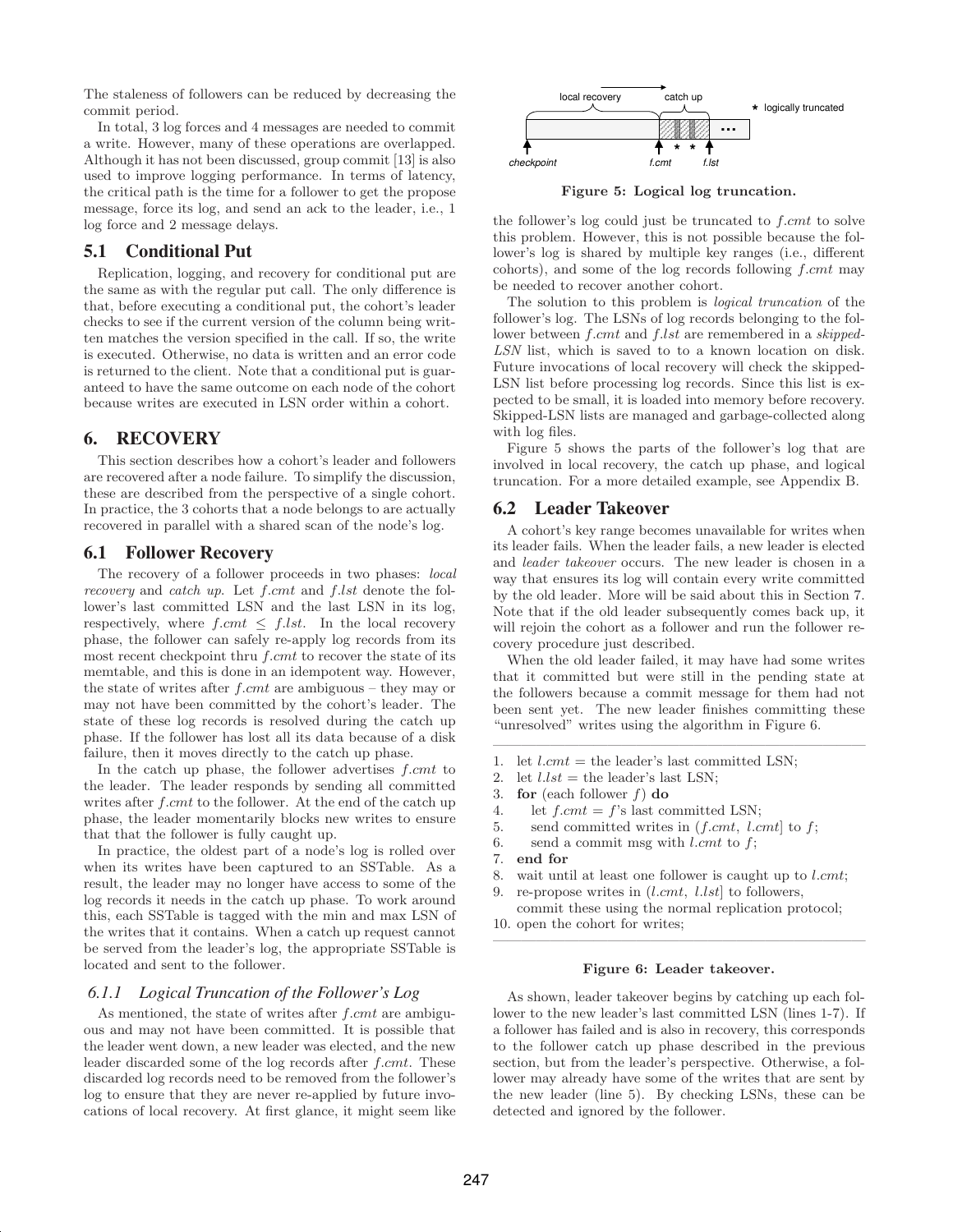Using the notation in Figure  $6$ , the writes between  $l.$ *cmt* and l.lst are the ones the new leader needs to resolve. After the new leader has a quorum (line 8), these unresolved writes are re-proposed (line 9) and committed using the normal replication protocol. Finally, the leader opens the cohort for writes (line 10), starting with an LSN that is larger than any LSN previously used in the cohort.<sup>1</sup>

## **7. LEADER ELECTION**

This section describes Spinnaker's leader election protocol, which is run on a per-cohort basis. Leader election is triggered whenever a cohort's leader has failed or following local recovery after a system restart. The leader election protocol has to guarantee that the cohort will reach a consensus and that the new leader is chosen in a way that no committed writes are lost. Implementing a distributed protocol with these guarantees in the presence of arbitrary failures is non-trivial, but Zookeeper greatly simplifies the task. Before we can describe how leader election works, a brief overview of Zookeeper's data model and API is required.

## **7.1 Zookeeper's Data Model and API**

Zookeeper's data model resembles a directory tree in a file system, with a node in the tree identified by its path from the root, for example,  $\langle a/b/c \rangle$ . Each so-called *znode* includes associated binary data. A client can create and delete znodes in a directory, with Zookeeper taking care of serializing changes and making sure they are reliably stored on disk.

A znode can be either persistent or ephemeral. Zookeeper automatically deletes an ephemeral znode if the client that created it dies, whereas a persistent znode has to be explicitly deleted. A znode can also include a sequential attribute, causing Zookeeper to add a unique, monotonically increasing identifier to the znode when it is created. For event handling, a client can set a *watch* on a znode. These cause the client to be notified of any changes to the znode or its children.

## **7.2 The Leader Election Protocol**

Each Spinnaker node includes a Zookeeper client that, among other things, is used to run the leader election protocol shown in Figure 7. Only a sketch of the protocol can be presented here, with certain race conditions ignored, but readers should still be able to get a reasonable understanding of how the protocol works.

Let  $r$  correspond to the key range of the cohort running leader election. Information needed for leader election is stored in Zookeeper under /r. Leader election begins with one of the cohort's nodes cleaning up any state from a previous round of leader election (line 1). Next, each node of the cohort announces itself as a candidate in the election by advertising its last LSN  $(n.lst)$  in a sequential ephemeral znode under  $/r/c$ andidates (line 4). Then a watch is set on /r/candidates, causing Zookeeper to notify the cohort whenever  $/r$ /candidates changes (line 5).

Once a majority of the cohort (i.e., 2 nodes) appears under /r/candidates, each node in the cohort checks to see if

- 1. clean up old state under /r if necessary;
- 2. let  $n =$  this node;
- 3. let  $n.lst =$  this node's last LSN;
- 4. add a sequential ephemeral znode to  $/r$ /candidates with value  $= n.1st$ ;
- 5. set a watch on /r/candidates and wait for a majority;

 $\frac{1}{\sqrt{2}}$  , and the contribution of  $\frac{1}{\sqrt{2}}$  , and  $\frac{1}{\sqrt{2}}$  , and  $\frac{1}{\sqrt{2}}$  , and  $\frac{1}{\sqrt{2}}$  , and  $\frac{1}{\sqrt{2}}$  , and  $\frac{1}{\sqrt{2}}$  , and  $\frac{1}{\sqrt{2}}$  , and  $\frac{1}{\sqrt{2}}$  , and  $\frac{1}{\sqrt{2}}$  , and  $\frac{1}{\sqrt{2}}$ 

- 6. the new leader is the candidate with the max  $n.1st$ , using znode sequence numbers to break ties;
- 7. if  $(n \text{ is the leader and } /r/\text{leader is empty})$  then 8. write an ephemeral znode under /r/leader
- with value  $= n$ . hostname;
- 9. execute leader takeover;
- 10. else
- 11. read /r/leader to learn the new leader;
- 12. end

# $\frac{1}{\sqrt{2}}$  , and the contract of the contract of the contract of the contract of the contract of the contract of the contract of the contract of the contract of the contract of the contract of the contract of the contra Figure 7: Leader election.

it is the new leader. The new leader is the candidate with the max n.lst (line 6), using Zookeeper sequence numbers to break ties. Next, the new leader writes its hostname in /r/leader and runs the leader takeover algorithm described earlier (lines 8-9). An ephemeral znode is used in this step so the cohort can be notified if the new leader subsequently fails. Finally, followers learn about the new leader by reading /r/leader (line 11).

As noted above, the leader election protocol has to guarantee that the cohort will reach a consensus and that the new leader is chosen in a way that no committed writes are lost. It should be clear that Figure 7 reaches a consensus on the new leader. Proving that no committed writes are lost is a little more subtle. This stems from the fact that a committed write has to be forced to the logs of at least 2 nodes in the cohort, and at least 2 nodes in the cohort have to participate in leader election. With 3 nodes in the cohort, this means that at least one of the nodes participating in leader election will have the last committed write in its log. By choosing the node with the max  $n.lst$  (line 6), the protocol ensures that the new leader will have this write in its log. And if the write is still in an unresolved state on other nodes in the cohort, leader takeover will make sure it is re-proposed.

Each Spinnaker node also includes an event handler, which runs as a Zookeeper client. We omit the details of how the event handler works, but it basically interacts with Zookeeper to coordinate things like node failures, a failed node coming back up and rejoining its cohort, and so on. The event handler is what calls the leader election protocol just described.

# **8. DISCUSSION**

### **8.1 Availability and Durability Guarantees**

With the default replication setting of  $N = 3$ , Spinnaker will not commit a write until it has been forced to the logs of 2 out of 3 nodes in a cohort. A cohort continues to be available for strongly consistent reads and writes as long as a majority (2) of its nodes are up. Unlike traditional master-slave replication, this is true regardless of the failure sequence that occurs. With timeline consistency, a cohort continues to be available for reads even if just 1 node in the cohort is up.

<sup>&</sup>lt;sup>1</sup>In practice, this is implemented by reserving the high order bits of an LSN for an epoch number, which is saved in Zookeeper and incremented every time a new leader takes over. For a detailed example, see Appendix B.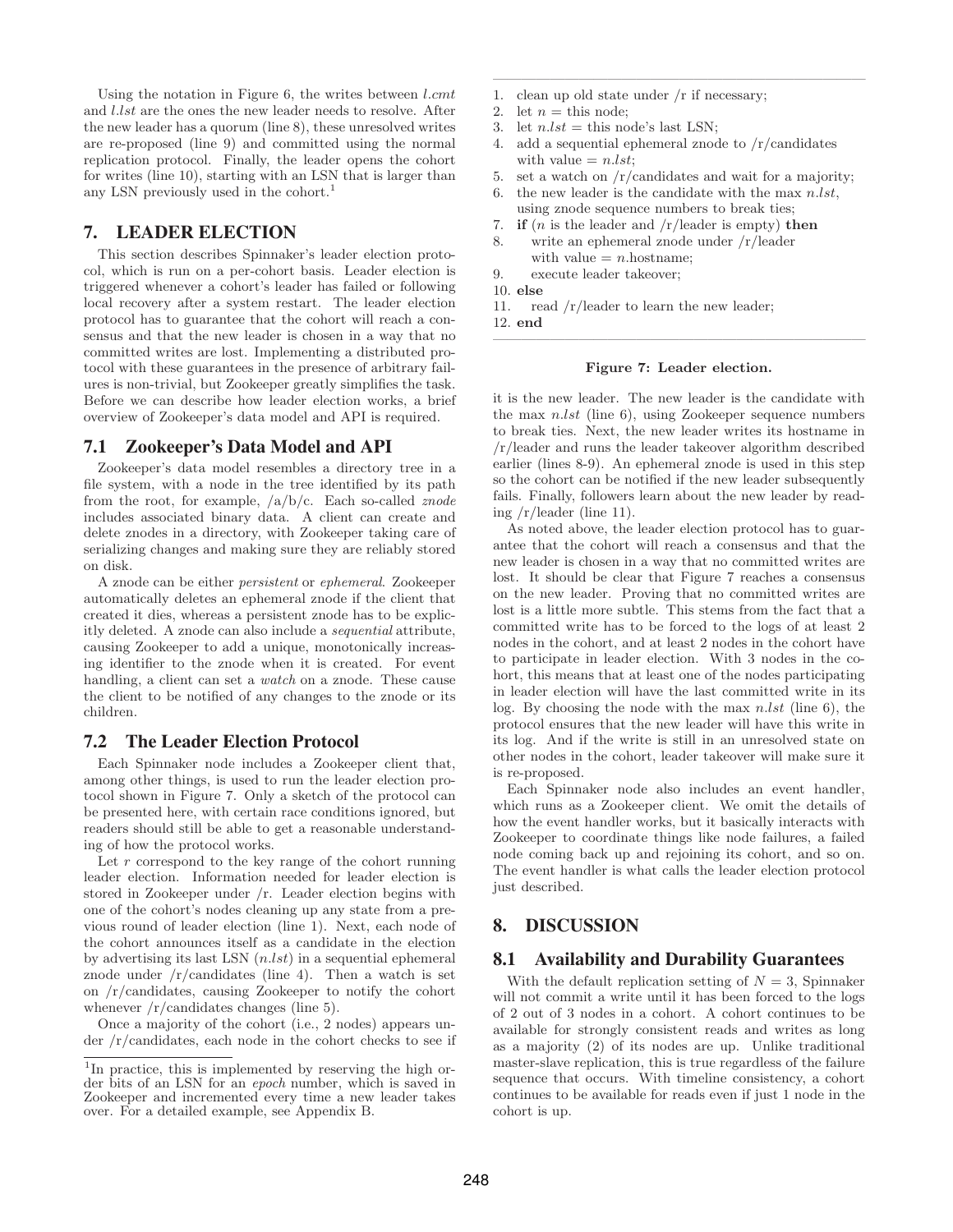

Figure 8: Average read latency. Figure 9: Average write latency.

Under normal circumstances, a cohort will not lose committed data even if 2 out of 3 of its nodes permanently fail. However, a small window of committed writes can be lost if a cohort's leader and one of its followers permanently fail in rapid succession.

#### **8.2 Multi-Operation Transactions**

Currently, each API call in Spinnaker is executed as a single-operation transaction. However, we believe that multi-operation transactions could be supported with fairly modest extensions to its replication protocol and recovery procedures. This is a promising direction for future work that, in addition to enhancing Spinnaker, could also be applied to a scalable SQL cluster, with full-fledged relational nodes. The basic idea would be to let a transaction create multiple log records, but only invoke the replication protocol for a batch of log records at commit time. Then during recovery, the replicas of the log would first be brought into a consistent state using Paxos, followed by a local (per-node) redo and undo recovery pass.

### **8.3 Design Tradeoffs**

Spinnaker represents just one solution in the complex space of design choices for a scalable datastore. On the positive side, Spinnaker is able to provide strong or timeline consistency, which we believe makes it appealing to a wider range of applications than an eventually consistent datastore. By using Paxos replication on a per-cohort basis, Spinnaker is able to do this in a scalable and highly available manner. On the negative side, all the writes for a cohort have to be routed to the cohort's leader in Spinnaker. If strong consistency is chosen, all the reads for a cohort also have to be routed to the cohort's leader. Consequently, Spinnaker's performance, scaling, and availability can be lower than an eventually consistent datastore like Dynamo. The experimental results in the next section and Appendix D were designed to examine these tradeoffs.

#### **9. EXPERIMENTAL RESULTS**

This section presents the results of experiments that were run to compare Spinnaker's performance with an eventually consistent datastore, namely Cassandra [1], which is an open-source datastore based on Dynamo. For details on the setup used for experiments see Appendix C.



Like Dynamo, Cassandra provides knobs for tuning its consistency, availability, and durability. Spinnaker is actually derived from the Cassandra codebase, making for a fair comparison. Both datastores share a similar data model and support 3-way replication.

Among other things, Cassandra includes support for weak reads and quorum reads. A weak read accesses just 1 replica, whereas a quorum read accesses 2 replicas to check for conflicts caused by eventual consistency. Conflicts are resolved using timestamps. Cassandra also includes support for weak writes and quorum writes. Both are sent to all 3 replicas, but a weak write waits for an ack from just 1 replica, whereas a quorum write waits for acks from 2 replicas.

The authors of Dynamo recommended using quorum reads and writes to minimize conflicts caused by eventual consistency [12], Note, however, that quorum reads and writes still do not guarantee strong consistency in Dynamo (or Cassandra). This is because there is no notion of a cohort leader to serialize writes, so conflicts can still occur if there are concurrent writes to different replicas. The lack of a quorum-based recovery algorithm also means there is no guarantee that a replica will be brought up to a consistent state after a node failure. Therefore, in the discussion that follows, readers should bear in mind that Cassandra and Spinnaker really provide two different consistency models.

## **9.1 Read Results**

In this experiment, each client read 4KB values from random rows. The performance of Spinnaker's strongly consistent and timeline consistent reads, referred to as consistent reads and timeline reads, respectively, were compared to Cassandra's weak and quorum reads.

Figure 8 shows the average latency of a read as the load was increased. As shown, the latency of Cassandra's quorum read was 1.5x to 3.0x worse than Spinnaker's consistent read. The knee of the latency curve also occurred much sooner in Cassandra. This is because a quorum read in Cassandra has to access 2 replicas and check for conflicts, whereas a consistent read in Spinnaker only has to access the cohort leader's replica.

Not surprisingly, Cassandra's weak read had the best latency. However, many applications may not be able to live with the consistency guarantees that it provides, which can be unpredictable. Spinnaker's timeline read is probably a more practical choice if slightly stale values can be toler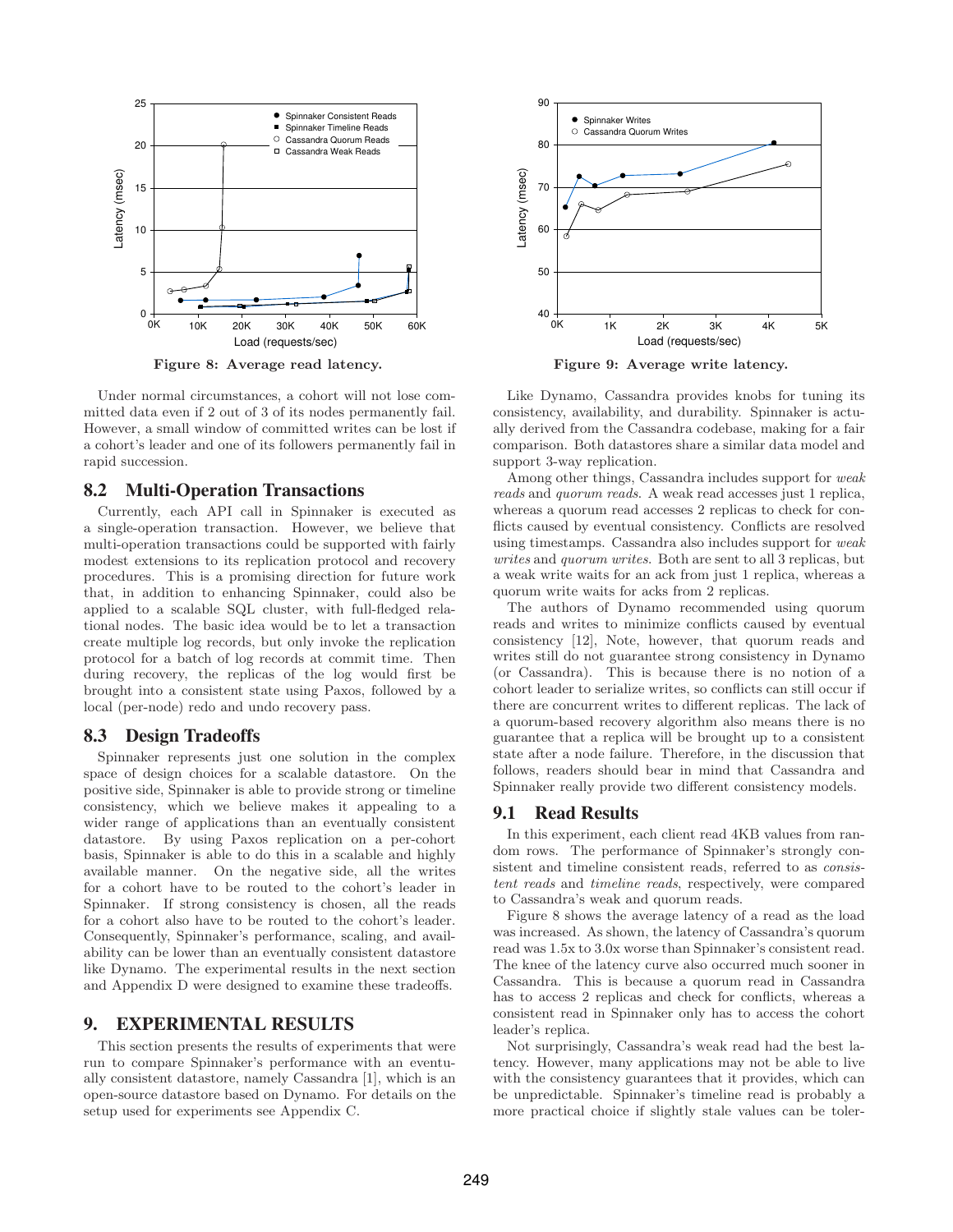ated. As shown, its latency was nearly identical to Cassandra's weak read.

## **9.2 Write Results**

In this experiment, each client wrote 4KB values into rows with consecutive keys. On Cassandra, only quorum writes were considered, since they provide the same durability guarantees as Spinnaker, returning only after a write has been logged to 2 disks.

Figure 9 shows the average latency of a write as the load was increased. As shown, the latency of Spinnaker's write was 5% to 10% worse than Cassandra's quorum write across the board. We believe that this is a small price to pay for strong consistency. The added latency is because a write in Spinnaker has to wait for an ack from a cohort leader and one of its followers, whereas a quorum write in Cassandra only has to wait for acks from any 2 replicas. When the cohort leader gets heavily loaded, this can hurt Spinnaker's write latency.

Note that the write latency of both Spinnaker and Cassandra is rather poor compared to a commercial database. This is mainly because Cassandra's log manager, which was reused in Spinnaker, is fairly primitive and can incur unwanted disk seeks. However, we found that storing the log on a solid-state disk (SSD) eliminated this problem, with the average write latency improving to a respectable 6 msec or less in most cases for both Spinnaker and Cassandra. See Appendix D for more details.

## **10. CONCLUSION**

This paper described the Paxos-based replication protocol used in Spinnaker, which is a scalable, consistent, and highly available datastore that is designed to run on a large cluster of commodity servers in a single datacenter. The use of Paxos and 3-way replication ensures that a data partition in Spinnaker will be available for reads and writes as long a majority of its replicas are alive. Unlike traditional master-slave replication, this is true regardless of the failure sequence that occurs.

Paxos has not been used for database replication because it is generally perceived as too complex and slow. However, we showed that a distributed coordination service like Zookeeper makes it significantly easier to implement Paxos, and that the performance of Paxos can be acceptable within a single datacenter. Compared to Cassandra, which is an eventually consistent datastore, we showed that Spinnaker is as fast or even faster on reads and only 5% to 10% slower on writes.

In terms of future work, many aspects of Spinnaker are open to further study. These include adding support for multi-operation transactions, online algorithms for load balancing that work with its replication protocol, and a detailed comparison to a datastore like Bigtable, which relies on DFS-based replication.

# **11. REFERENCES**

- [1] Cassandra. *http://cassandra.apache.org*.
- [2] Errors in Database Systems, Eventual Consistency, and the CAP Theorem. *http://cacm.acm.org/blogs*.
- [3] M. K. Aguilera, A. Merchant, M. A. Shah, A. C. Veitch, and C. T. Karamanolis. Sinfonia: A New Paradigm for Building Scalable Distributed Systems. In *ACM Trans. on Computer Systems*, pages 5:1–5:48, 27(3), 2009.
- [4] D. G. Andersen, J. Franklin, M. Kaminsky, A. Phanishayee, L. Tan, and V. Vasudevan. FAWN: A Fast Array of Wimpy Nodes. In *SOSP*, pages 1–14, 2009.
- [5] L. N. Bairavasundaram, G. R. Goodson, B. Schroeder, A. C. Arpaci-Dusseau, and R. H. Arpaci-Dusseau. An Analysis of Data Corruption in the Storage Stack. In *FAST*, pages 8:1–8:28, 2008.
- [6] E. A. Brewer. Towards Robust Distributed Systems. In *PODC*, pages 7–7, 2000.
- [7] D. G. Campbell, G. Kakivaya, and N. Ellis. Extreme Scale with full SQL Language Support in Microsoft SQL Azure. In *SIGMOD*, pages 1021–1024, 2010.
- [8] E. Cecchet, G. Candea, and A. Ailamaki. Middleware-Based Database Replication: The Gaps Between Theory and Practice. In *SIGMOD*, pages 739–752, 2008.
- [9] T. D. Chandra, R. Griesemer, and J. Redstone. Paxos Made Live: An Engineering Perspective. In *PODC*, pages 398–407, 2007.
- [10] F. Chang, J. Dean, S. Ghemawat, W. C. Hsieh, D. A. Wallach, M. Burrows, T. Chandra, A. Fikes, and R. E. Gruber. Bigtable: A Distributed Storage System for Structured Data. In *OSDI*, pages 205–218, 2006.
- [11] B. F. Cooper, R. Ramakrishnan, U. Srivastava, A. Silberstein, P. Bohannon, H.-A. Jacobsen, N. Puz, D. Weaver, and R. Yerneni. PNUTS: Yahoo!'s Hosted Data Serving Platform. *PVLDB*, 1:1277–1288, August 2008.
- [12] G. DeCandia, D. Hastorun, M. Jampani, G. Kakulapati, A. Lakshman, A. Pilchin, S. Sivasubramanian, P. Vosshall, and W. Vogels. Dynamo: Amazon's Highly Available Key-Value Store. In *SOSP*, pages 205–220, 2007.
- [13] D. J. DeWitt, R. H. Katz, F. Olken, L. D. Shapiro, M. R. Stonebraker, and D. Wood. Implementation Techniques for Main Memory Database Systems. In *SIGMOD*, pages 1–8, 1984.
- [14] S. Elnikety, S. G. Dropsho, and F. Pedone. Tashkent: Uniting Durability with Transaction Ordering for High-Performance Scalable Database Replication. In *EuroSys*, pages 117–130, 2006.
- [15] S. Ghemawat, H. Gobioff, and S.-T. Leung. The Google File System. In *SOSP*, pages 29–43, 2003.
- [16] H. Hsiao and D. J. Dewitt. Chained Declustering: A New Availability Strategy for Multiprocessor Database Machines. In *ICDE*, pages 227–254, 1990.
- [17] P. Hunt, M. Konar, F. P. Junqueira, and B. Reed. Zookeeper: Wait-Free Coordination for Internet-scale Systems. In *USENIX*, 2010.
- [18] B. Kemme and G. Alonso. Don't Be Lazy, Be Consistent: Postgres-R, A New Way to Implement Database Replication. In *VLDB*, pages 134–143, 2000.
- [19] L. Lamport. The Part-Time Parliament. In *ACM Trans. on Computer Systems*, pages 133–169, 16(2), 1998.
- [20] L. Lamport. Paxos Made Simple. *ACM SIGACT News*, 32(4):18–25, December 2001.
- [21] L. Lamport, D. Malkhi, and L. Zhou. Vertical Paxos and Primary-Backup Replication. In *PODC*, pages 312–313, 2009.
- [22] M. K. McKusick and S. Quinlan. GFS: Evolution on Fast-Forward. In *ACM Queue*, 7(7), 2009.
- [23] M. Pease, R. Shostak, and L. Lamport. Reaching Agreement in the Presence of Faults. In *Journal of The ACM*, pages 228–234, 1980.
- [24] C. Plattner and G. Alonso. Ganymed: Scalable Replication for Transactional Web Applications. In *Middleware*, pages 155–174, 2004.
- [25] D. Skeen. Nonblocking Commit Protocols. In *SIGMOD*, pages 133–142, 1981.
- [26] F. Yang, J. Shanmugasundaram, and R. Yerneni. A Scalable Data Platform for a Large Number of Small Applications. In *CIDR*, 2009.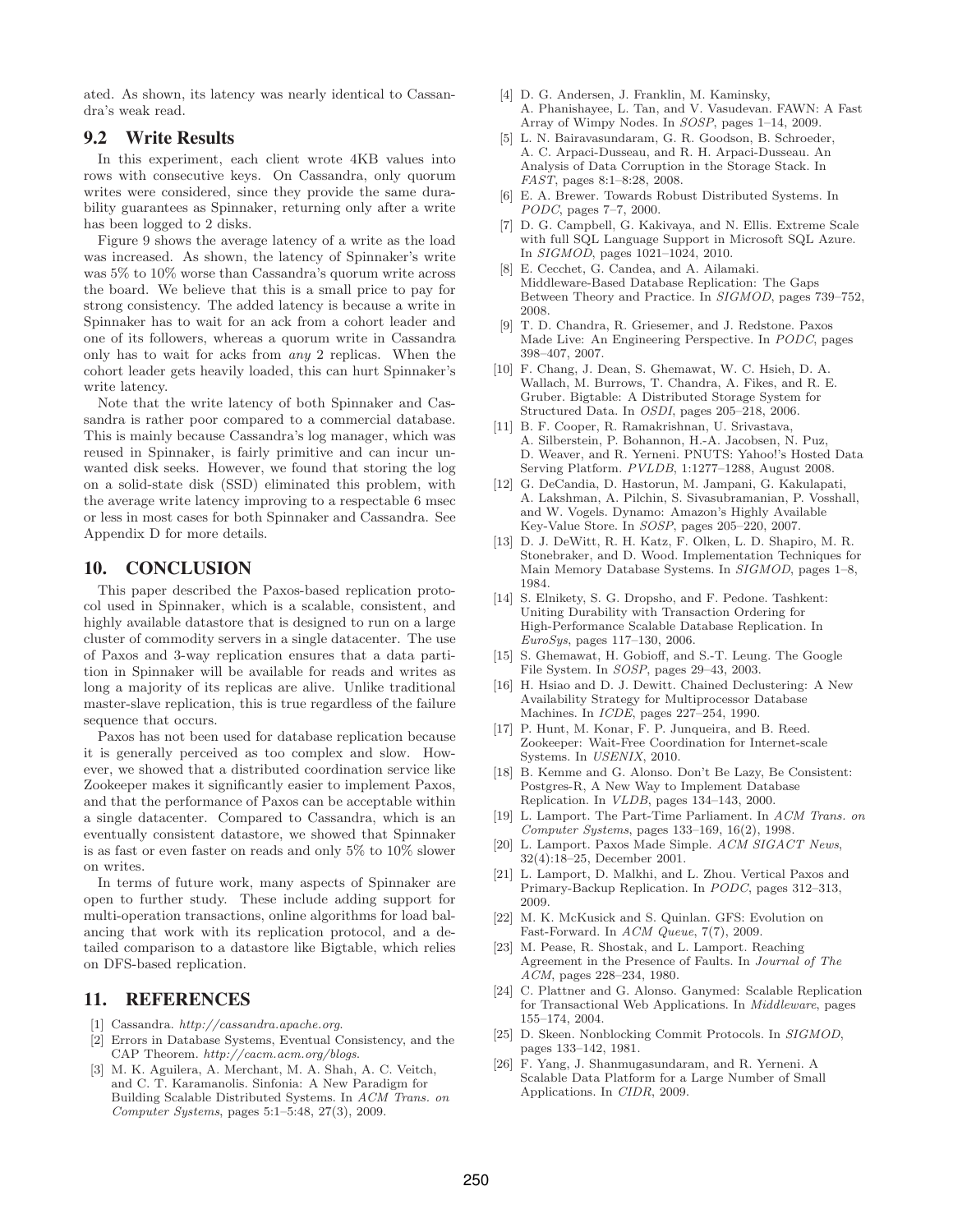# **APPENDIX**

# **A. PAXOS OVERVIEW**

Getting a group of nodes to agree on a given value is described as the consensus problem [23] in the distributed systems literature. This is known to be a difficult problem when nodes can fail and messages can be lost or delivered out of order. The Paxos family of protocols [19, 20] solves the general problem of reaching consensus on the state of  $2F + 1$ replicas while tolerating up to  $F$  failures. Once consensus has been reached, Paxos guarantees that the value can be retrieved from the group as long as a majority of its nodes are up. To reach consensus on a value for a data item D, the protocol proceeds in two phases:

- 1a. Propose: A node wishing to propose its value  $v$  for D chooses a proposal number  $n$  and sends a *prepare* message to the nodes in the group.
- 1b. Promise: Suppose a node receives a prepare message with a proposal number  $n$ . If  $n$  is greater than any previously accepted prepare message, the node responds with a *promise* message, promising not to accept any new proposals numbered less than  $n$ . Otherwise, the node responds with a nack. If the node has accepted a lower numbered proposal, the promise message includes the value accepted.
- 2a. Accept: If a proposer receives promises from a majority of the group, it sends an *accept* message to these nodes specifying  $v$  and  $n$ . If any of the nodes responded with a previously accepted value, then the proposer is required to pick the value with the largest  $n$  among the responses.
- 2b. Ok: A node that receives an accept message with value  $v$  and proposal number  $n$  responds by accepting  $v$  and sending an ok message. However, if the node has already accepted a prepare message with a proposal number greater than  $n$ , then no response is given.

Phase 1, consisting of the propose and promise steps, effectively elects a leader for the group. In Phase 2, the group leader sends the value to be accepted and the rest of the nodes accept it with the ok message. This is roughly equivalent to a quorum phase.

Nodes are required to choose unique, monotonically increasing proposal numbers for the protocol to work correctly. Also, nodes write their actions to stable storage in a writeahead log before sending messages to other nodes. This is a simplified description of Paxos and we encourage the reader to look at [19, 20, 9] for more background.

Paxos solves the problem of getting a group of nodes to agree on a single value. Multi-Paxos is a well known optimization of Paxos when a sequence of values are being submitted to the group. Assuming the leader is relatively stable, Multi-Paxos skips leader election and simply executes the quorum phase. With this optimization, a value submitted to the leader can be acknowledged after 2 message delays, with an accept and ok message.

### **A.1 Spinnaker's Variation on Multi-Paxos**

Spinnaker's replication protocol is based on a variation of Multi-Paxos. Some of the modifications that were made to the basic Multi-Paxos protocol are worth noting here. Other implementations of Multi-Paxos, such as those in Zookeeper and Chubby [9], have included similar modifications.

One modification is the way Spinnaker integrates its replication, database commit processing, and recovery within the same protocol framework. For efficiency, a shared writeahead log is used for all of these. Another modification is Spinnaker's catch up phase, which is run during recovery to ensure that a node is not missing any log entries. In contrast, basic Multi-Paxos allows a node that has failed to come back and participate in the next round of Paxos right away. This would be unacceptable in Spinnaker, since applying a log with missing entries would introduce data inconsistencies.

Spinnaker uses reliable in-order messages based on TCP sockets to simplify its replication protocol. This is a practical design choice that was also made in Zookeeper [17]. In contrast, Multi-Paxos assumes an unreliable message layer.

Finally, Spinnaker relies on a distributed coordination service, namely Zookeeper, for leader election. As noted above, Zookeeper is also based on Paxos. The idea of using a coordination service, itself based on Paxos, to simplify and scale-out other Paxos implementations (in this case Spinnaker), was also advocated by Lamport et al. in their paper on "Vertical Paxos" [21].

## **B. RECOVERY EXAMPLE**

In this section, we present a detailed recovery example where the leader and the followers of a cohort simultaneously fail. We walk through the different steps during recovery to illustrate leader takeover, follower catch up, and logical log truncation.

LSNs are denoted using a two-part representation e.seq, where  $e$  is the *epoch* number and  $seq$  is the sequence number. In practice, the high order bits of the LSN are used to store the epoch number, while the low order bits are used to store the sequence number. Epoch numbers are Spinnaker's mechanism to guarantee that on leader takeover new writes are assigned LSNs that are greater than any previously used LSN in the cohort. As part of leader takeover, a new epoch number is stored in Zookeeper before the leader accepts any new writes. Readers familiar with Paxos will note that LSNs effectively play the role of proposal numbers.

Consider the example in Figure 10. The cohort consists of nodes A, B, and C. Each node is shown with its last committed LSN  $(cmt)$  and last LSN  $(lst)$ . The initial state of the cohort is S0, with node A as the leader. The write for LSN 1.20 has been committed, but nodes B and C have not received an asynchronous commit message for it yet, while the writes for LSNs 1.21 and 1.22 have been proposed but not committed. Recall that writes are proposed to the cohort in parallel. This is how the writes for LSNs 1.21 and 1.22 are able to appear in the logs of the followers (nodes B and C) before they appear in the log of the leader (node A).

Next, suppose all the nodes go down, resulting in state S1, and then nodes A and B come back up, causing recovery to transition from S1 to S2. Node B is elected as the leader, since it has the largest lst value. LSN 1.22 is not seen and is effectively discarded because node C is still down. This is ok, since its write was never committed. During leader takeover, node B re-proposes and commits writes for LSNs 1.11 to 1.21. Then node B increments the epoch number and begins accepting new writes from clients. Soon afterwards, writes for LSNs 2.22 to 2.30 arrive and are committed, resulting in state S3.

Finally, suppose that node C comes back up, causing recovery to transition from S3 to S4. During node C's catch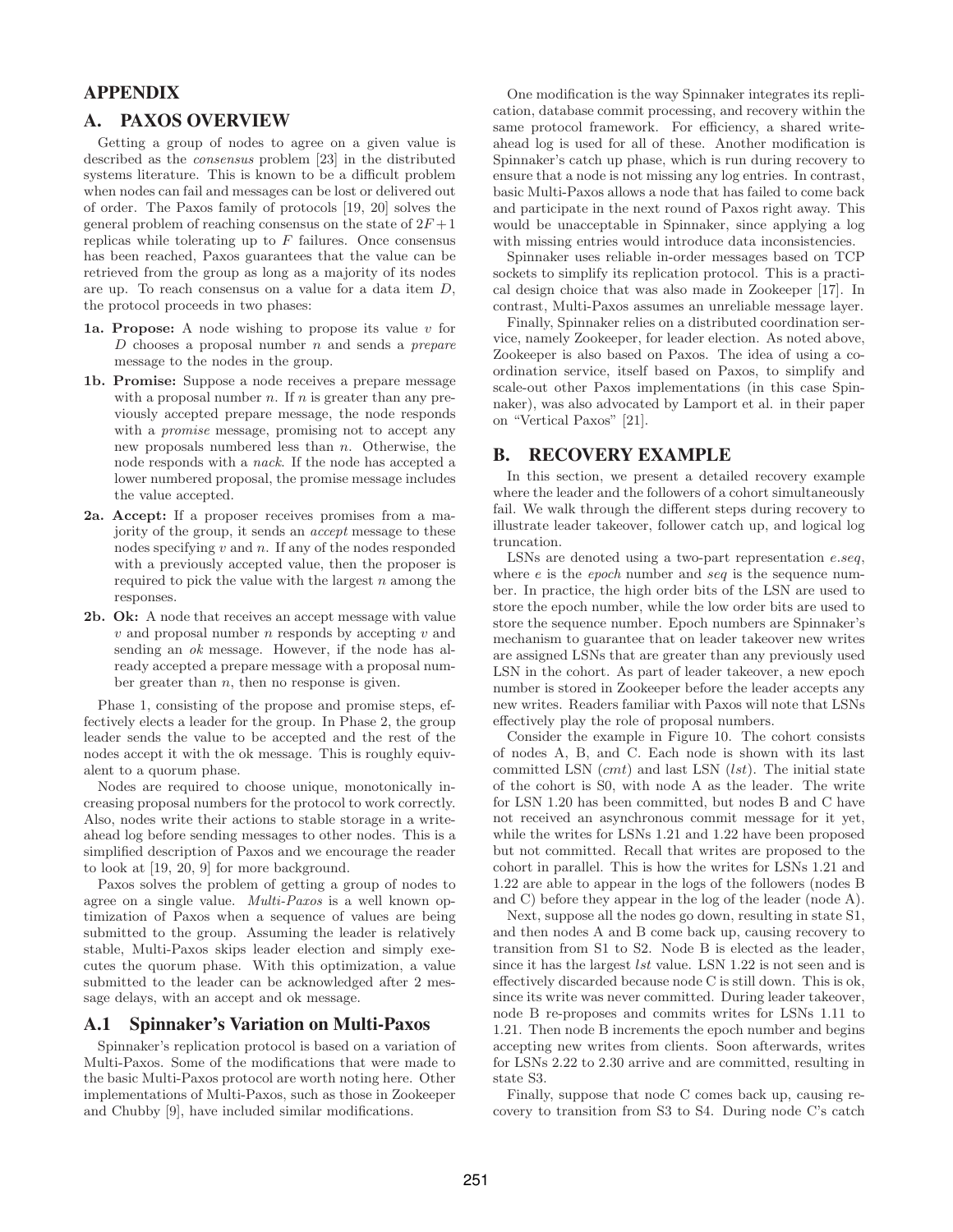

Figure 10: Detailed recovery example.

up phase, node B sends it writes for LSNs 1.11 to 1.21 from epoch 1 and writes for LSNs 2.22 to 2.30 from epoch 2, with LSN 1.22 being logically truncated.

Although it is not described in the section on recovery (Section 6), a simple optimization is used in practice to decrease the number of log records that need to be sent during recovery. For example in the transition from S1 to S2, it should be clear that the new leader (node B) can re-propose just the write for LSN 1.21 to node A instead of the writes for LSNs 1.11 to 1.21. The changes required to support this optimization are straightforward.

## **C. EXPERIMENTAL SETUP**

Experiments were run on a cluster of 10 nodes, each with two quad-core 2.1 GHz AMD processors and 16GB of memory. Each node had 5 locally attached SATA disks, with 1 disk used as a dedicated logging device, and the remaining disks configured as a striped logical volume. To guarantee durability, we turned off the write-back cache on the SATA disks. Nodes were connected using a rack-level 1-Gbit Ethernet switch. A similar cluster with 10 nodes and its own rack-level switch was used for clients. The two clusters were connected with a second-level 1-Gbit switch.

We used the Cassandra [1] trunk as of October 2009. Spinnaker's code is based on a branch of Cassandra. Spinnaker reused Cassandra's implementation of SSTables, memtables, and the log manager, but its replication protocol, recovery algorithms, and commit queue were implemented from scratch. Zookeeper version 3.2.0 was used.

In the graphs of our results, we show the average latency of a read or write operation (the Y axis) for a given system "load" (the X axis). The latency measured included the round-trip message delay from the client to the datastore and back again to the client. For system load, we increased the number of threads per client node by powers of two and measured the average number of read or write requests per second generated by a client node. Note that the values for load varies from line to line in our graphs. This is because load is actually a function of the underlying independent variable, namely, the number of threads per client node.

In our read experiments, most of the data was cached in the memory of each datastore node, causing the CPU and network to be bottleneck in terms of latency. This is typical for most transactional workloads today. In our write experiments, the log forces required for commit processing were almost always the bottleneck. Again, this is typical for transactional workloads.

Unfortunately, Cassandra's log manager, which was reused in Spinnaker, is fairly primitive compared to the ones found in commercial databases. It includes some basic optimizations like group commit [13], but more advanced optimizations like using async I/O, multiple log buffers, and preallocated log files are missing. The lack of preallocated log files is perhaps the biggest shortcoming, since it can cause the underlying file system to update its metadata on disk as a log file grows. This in turn can cause unwanted seeks on the logging disk. We are confident that the average write latency in both Spinnaker and Cassandra could be dramatically improved with a better log manager. However, the relative difference between the two datastores would probably stay the same.

# **D. ADDITIONAL EXPERIMENTS**

#### **D.1 Availability Results**

This experiment was designed to study Spinnaker's availability. A single client wrote 4KB values into rows with consecutive keys in a way that ensured all writes were routed to the same cohort leader. Then we caused the leader to fail and measured the time it took for the cohort to recover and become available for writes again.

The cohort's recovery time relative to the commit period are shown in Table 1. The results include the time for the cohort to run leader election and for the new leader to clean up any unresolved state. The 2-second timeout we used for Zookeeper to detect node failures was excluded to focus on just Spinnaker's performance.

| Commit Period (sec)   1   5   10   15 |  |  |
|---------------------------------------|--|--|
| Recovery Time (sec) 0.4 1.5 2.6 4.0   |  |  |

Table 1: Cohort recovery time.

As shown, the cohort's recovery time (i.e., unavailability window) was proportional to the commit period. Recall that the new leader needs to re-propose and commit all the log records that are in its log but were not committed by the old leader. The number of these log records is proportional to the commit period – the interval after which a leader sends an asynchronous commit message. A value of 1 second is a reasonable choice for the commit period, resulting in recovery times of less than half a second. The commit period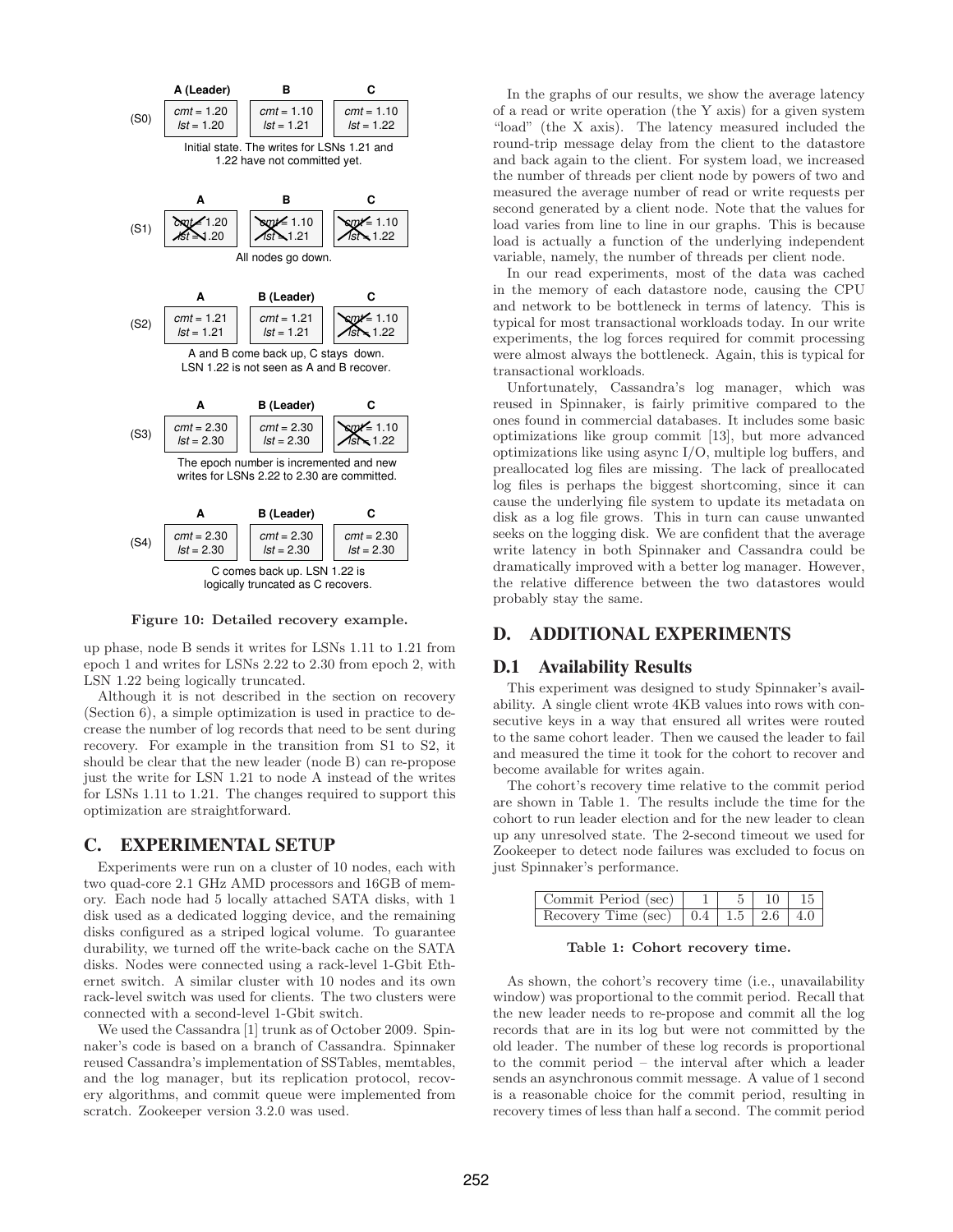

Figure 11: Average write latency with increasing cluster size on EC2.

can be made substantially smaller without much overhead by piggy-backing the commit message on propose messages for new writes.

In contrast to Spinnaker, an eventually consistent datastore like Cassandra is always available, but this is achieved by giving up consistency. Applications that can deal with brief unavailability windows can benefit from the stronger consistency model provided by Spinnaker.

#### **D.2 Scaling Results**

To test Spinnaker's scaling, we re-ran our write experiments on Amazon's EC2 with 20, 40, and 80 standard extralarge instances. We fixed the per-node load and measured the average write latency in each case. The results in Figure 11 show that the write latency remained roughly constant with increasing cluster size for both Spinnaker and Cassandra. This is not surprising since a write only affects the 3 nodes where the value is replicated, regardless of the number of nodes in the cluster. Although the results for read latency are not shown, they also showed similar behavior. Note that we were unable to turn off the write cache of the local disks on EC2. Consequently, the results reported for EC2 are not comparable to the ones reported for our local cluster.

Recall that Zookeeper is not in the critical path of reads and writes in Spinnaker. As a result, we expect a single Zookeeper service to support a Spinnaker cluster with thousands of nodes. However, because it acts as a centralized coordinator, Zookeeper does impose a limit Spinnaker's scaling. In contrast, Cassandra has no centralized coordinator and is inherently more scalable. Eventual consistency also enables Cassandra to scale across datacenters, which is something Spinnaker was not designed to do.

## **D.3 Mixed Reads and Writes**

In this experiment, we compared the performance of Spinnaker and Cassandra on a mixed workload of reads and writes using 4KB values. For reads, Spinnaker's consistent and timeline reads were compared to Cassandra's quorum and weak reads. For writes, Cassandra's quorum writes were used so its durability was the same as Spinnaker.

Figure 12 shows the average latency of the mixed workload as the percentage of writes was increased. The load was fixed



Figure 12: Average latency on a mixed workload of reads and writes.

at 2 client threads. As expected, latency increased as the percentage of writes increased. With 10% writes, the latency of the mix with Spinnaker's consistent read was about 10% better than the mix with Cassandra's quorum read. But with 50% writes, Cassandra was roughly 7% better. With weaker consistency, the latency of the mix with Spinnaker's timeline read was 2% to 10% worse than the mix with Cassandra's weak reads across the board. These results reaffirm that, compared to an eventually consistent datastore, Spinnaker can support a stronger consistency model with only a small loss in performance.

## **D.4 Using an SSD for Logging**

A solid-state disk (SSD) is an attractive option for a logging device since an SSD can provide durable writes with very low latencies. Although the per GB cost of an SSD is currently much higher than for a magnetic disk, only a small amount of space is typically needed for logging, since logs are regularly rolled over.

Figure 13 shows the average latency of a write in Spinnaker and Cassandra under the same settings as before except that each of the nodes in the cluster used a FusionIO ioXtreme drive with 80GB of non-volatile NAND flash storage to store its log. As shown, the average latency of a write improved dramatically on both datastores to 6 msec or less in most cases. Compared to the write results presented earlier, the relative improvement was larger for Spinnaker because it is more sensitive to logging performance.

In addition to improving performance, note that using an SSD for logging could also help simplify Spinnaker's architecture. For example, a per-node shared log file is no longer necessary with an SSD to achieve acceptable performance. This is because, unlike a magnetic disk, an SSD can support multiple log files without incurring a seek penalty. With separate log files, the bookkeeping needed to track the key range that each log record belongs to could be eliminated.

### **D.5 Conditional Put**

In this experiment, we ran the write workload described earlier, inserting a random 4KB value for each key. Then clients used the conditional put API to atomically replace existing values with a new random value. The average latency of Spinnaker's conditional put with increasing load is